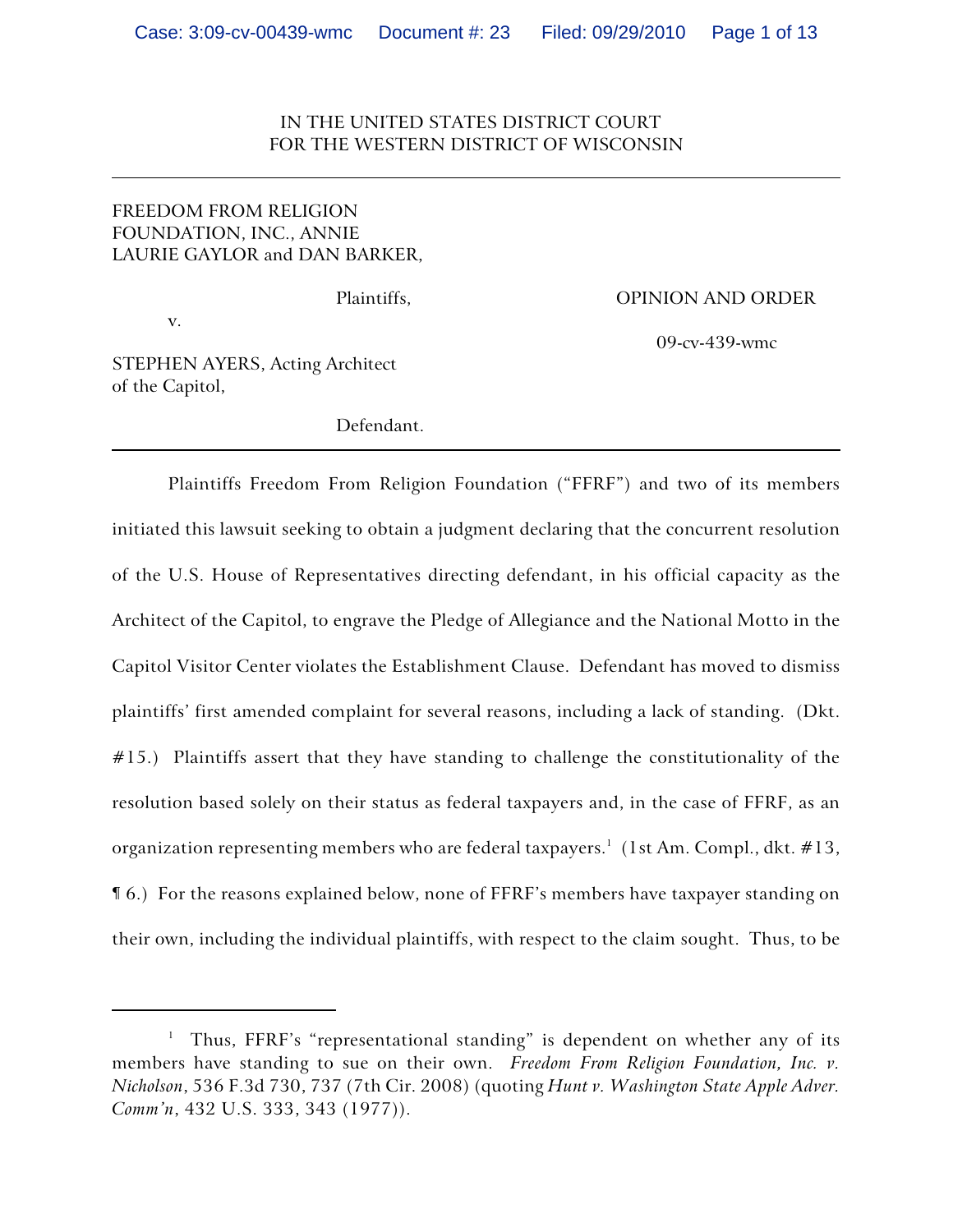adjudicated neither does FFRF. Accordingly, plaintiffs' complaint will be dismissed without prejudice for lack of standing.

#### OPINION

### A. Analytical Framework For Determining Taxpayer Standing

1. Supreme Court Precedent

"Article III of the Constitution limits judicial power of the United States to the resolution of 'Cases' and 'Controversies,' and 'Article III standing . . . enforces the Constitution's case-or-controversy requirement.'" *Hein v. Freedom From Religion Foundation, Inc.*, 551 U.S. 587, 593 (2007) (alteration in original) (quoting *DaimlerChrysler Corp. v. Cuno*, 547 U.S. 332, 342 (2006) (internal quotation omitted)). In *Frothingham v. Mellon*, decided with *Massachusetts v. Mellon*, 262 U.S. 447 (1923), the Supreme Court established a general rule against taxpayer standing. This general rule stems from the logic that "the interest of a federal taxpayer in seeing that Treasury funds are spent in accordance with the Constitution does not give rise to the kind of redressable 'personal injury' required for Article III standing." *Hein*, 551 U.S. at 599.

Some 45 years after *Frothingham* was decided, the Supreme Court returned to the issue of taxpayer standing in *Flast v. Cohen*, 392 U.S. 83 (1968), and carved out a "narrow exception" to that general rule. *Hein*, 551 U.S. at 593. In *Flast*, the Supreme Court determined that a taxpayer could have standing if "there is a logical nexus between the [taxpayer] status asserted and the claim sought to be adjudicated." 392 U.S. at 102. The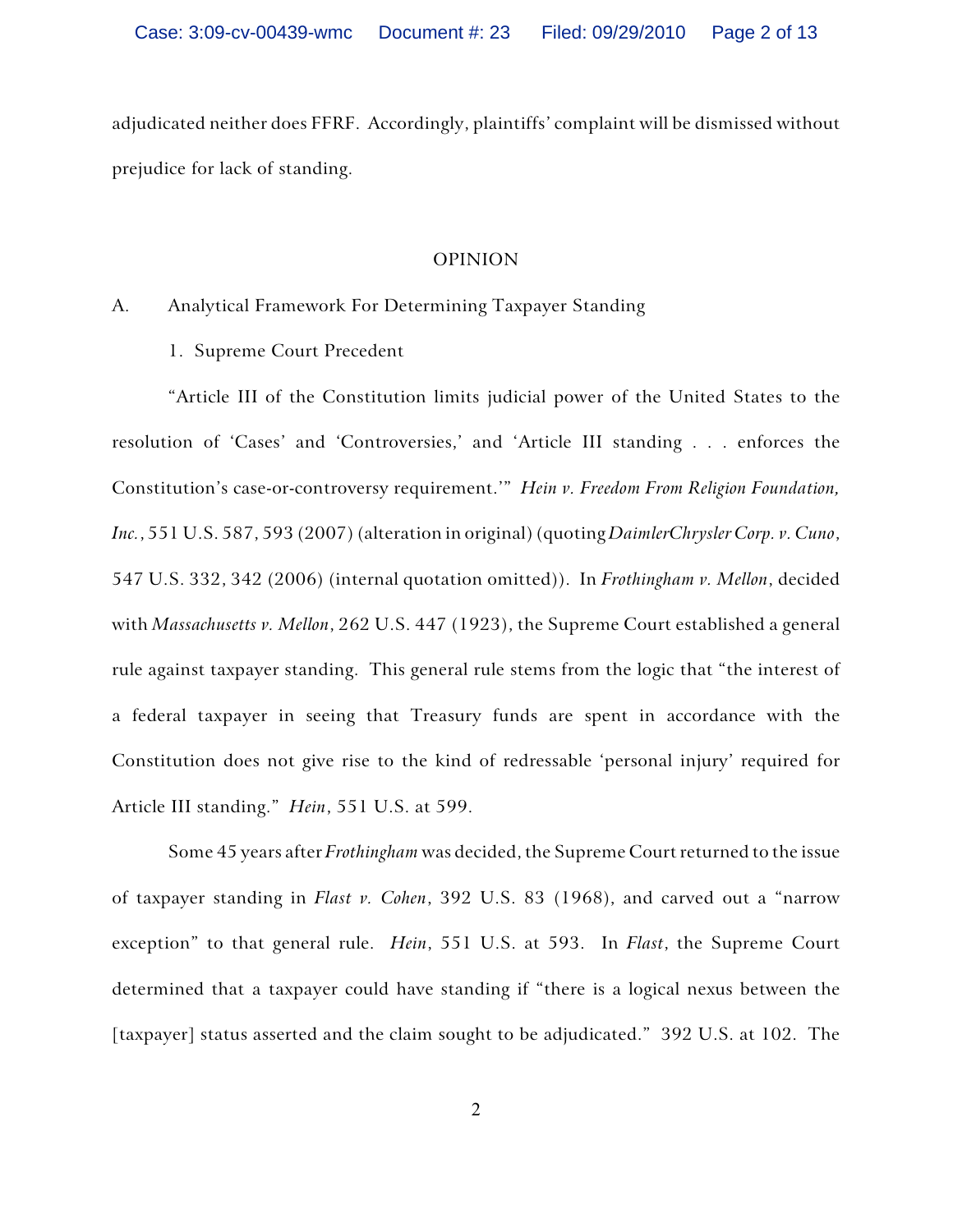*Flast* Court articulated a two-part test to determine whether such standing exists in a given

case:

First, the taxpayer must establish a logical link between that status and the type of legislative enactment attacked. Thus, a taxpayer will be a proper party to allege the unconstitutionality only of exercises of congressional power under the taxing and spending clause of Art. I,  $\S$  8, of the Constitution. . . . Secondly, the taxpayer must establish a nexus between that status and the precise nature of the constitutional infringement alleged. Under this requirement, the taxpayer must show that the challenged enactment exceeds specific constitutional limitations imposed upon the exercise of the congressional taxing and spending power and not simply that the enactment is generally beyond the powers delegated to Congress by Art. I, § 8.

*Id.* at 102-03. The Court went on to determine that the plaintiffs in *Flast* satisfied both parts of this test, because "[t]heir constitutional challenge [was] made to an exercise by Congress of its power under Art. I, § 8, to spend for the general welfare" and they alleged that "the challenged expenditures violate[d] the Establishment and Free Exercise Clauses of the First Amendment." *Id.* at 103.

In the Supreme Court's most recent opinion regarding the *Flast* exception, a plurality provided further guidance regarding application of the exception. *Hein*, 551 U.S. 587. With respect to application of the first part of the test, the *Hein* Court "concluded that the taxpayer-plaintiffs had established the requisite 'logical link between [their taxpayer] status and the type of legislative enactment attacked," because "the alleged Establishment Clause violation in *Flast* was funded by a specific congressional appropriation and was undertaken pursuant to an express congressional mandate." *Id.* at 604 (quoting *Flast*, 392 U.S. at 102). The plurality explained that the taxpayer-plaintiffs in *Hein* did not fit under the *Flast* exception because: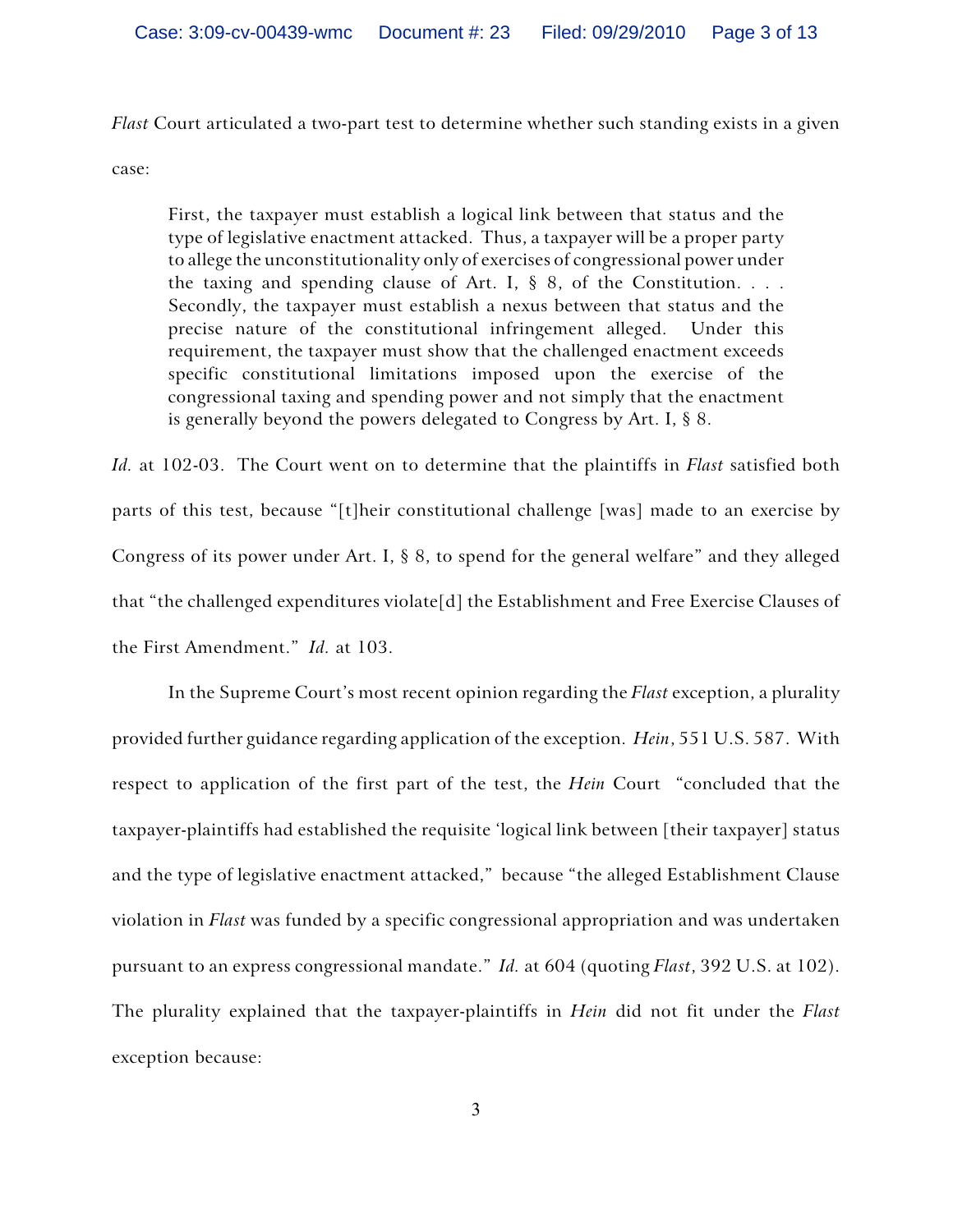[t]he link between congressional action and constitutional violation that supported taxpayer standing in *Flast* is missing here. [Plaintiffs] do not challenge any specific congressional action or appropriation; nor do they ask the Court to invalidate any congressional enactment or legislatively created program as unconstitutional. That is because the expenditures at issue here were not made pursuant to any Act of Congress. Rather, Congress provided general appropriations to the Executive Branch to fund its day-to-day activities. These appropriations did not expressly authorize, direct, or even mention the expenditures of which respondents complain. Those expenditures resulted from executive discretion, not congressional action.

*Hein*, 551 U.S. at 605.

#### 2. Seventh Circuit Precedent

Regardless of any uncertainties left by the lack of a clear majority decision in *Hein*, the Seventh Circuit has found that decision offers "significant guidance concerning the breadth of [the Supreme Court's ] taxpayer standing jurisprudence" and that the plurality's explanation of the reasoning in *Flast* "clarified significantly the law of taxpayer standing for lower federal courts." *Hinrichs v. Speaker of the House of Representatives of Ind. Gen. Assembly*, 506 F.3d 584, 590 and 599 (7th Cir. 2007). More specifically, the Seventh Circuit reads *Hein* as (1) "narrowly confining [the *Flast* exception] to its facts" and (2) counseling lower courts that the exception "is not to be expanded *at all*." *Laskowski v. Spellings*, 546 F.3d 822, 823 and 826 (7th Cir. 2008) (emphasis in original) (citing *Hein* in general). Still, after *Hein*, the court emphasized that "taxpayers continue to have standing to sue for alleged Establishment Clause violations wrought by specific congressional appropriations under the Article I, Section 8 taxing and spending power." *Laskowski*, 546 F.3d at 823.

In *Hinrichs*, decided four months after *Hein*, the Seventh Circuit toured the Supreme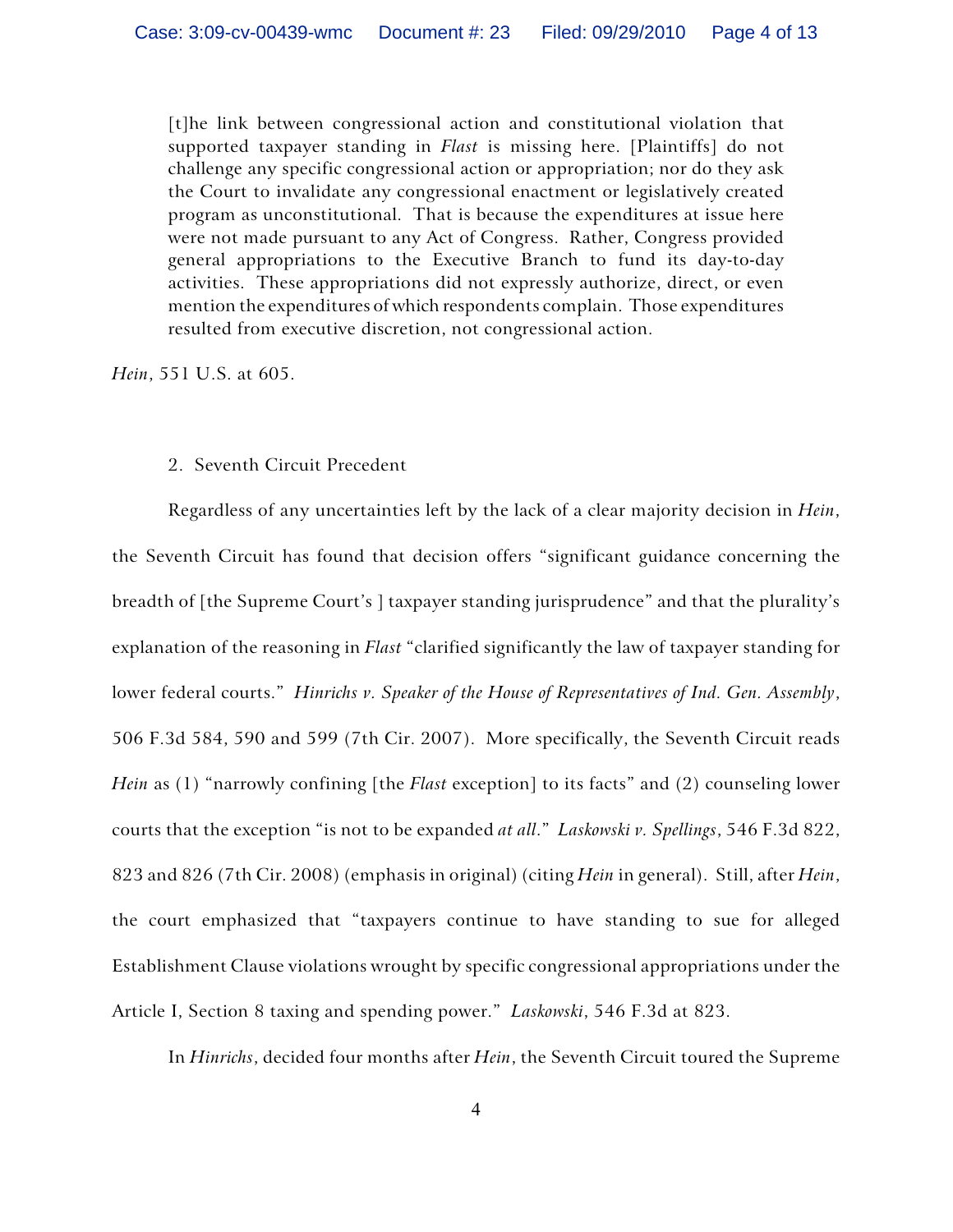Court's taxpayer standing jurisprudence and gleaned "several guiding principles." 506 F.3d at 598. One of those principles was that "only 'expenditures made pursuant to an express congressional mandate and a specific congressional appropriation' met the first nexus requirement; the plurality [in *Hein*] rejected the plaintiffs' claim that any 'expenditure of government funds in violation of the Establishment Clause' would meet this requirement." *Id.* (citing *Hein*, 551 U.S. at 603-04 (internal quotation omitted)).

Applying this principle to a taxpayer challenge of the Indiana House of Representatives' practice of legislative prayer, the Seventh Circuit concluded that "the nexus requirements of *Flast*, as explained in *Hein*," had not been met. *Hinrichs*, 506 F.3d at 598- 99. The Seventh Circuit explained that the legislative prayer, which was provided for under Indiana House Rule 10.2, was "not mandated by statute." *Id.* at 598. Rather, it was "a matter of House tradition." *Id*. Additionally, the plaintiffs had failed to point "to any *specific* appropriation of funds by the legislature to implement the program." *Id.* (emphasis added).

In other words, "[t]he appropriations, which cover[ed] the incidental costs of the program, 'did not expressly authorize, direct, or even mention, the expenditures.'" *Id.* at 599 (quoting *Hein*, 551 U.S. at 605). In addressing the dissent's assertion, "that the requisite connection between the allegedly unconstitutional practice and the expenditure of funds is established by the initial adoption of House Rule 10.2 in conjunction with the House's later action in passing a budget, which included appropriations for the general operations of the House," the majority in *Hinrichs* explained:

[w]e do not believe these two actions satisfy the requirement, set forth in *Hein*, that the challenged expenditures be "expressly authorized or mandated" by a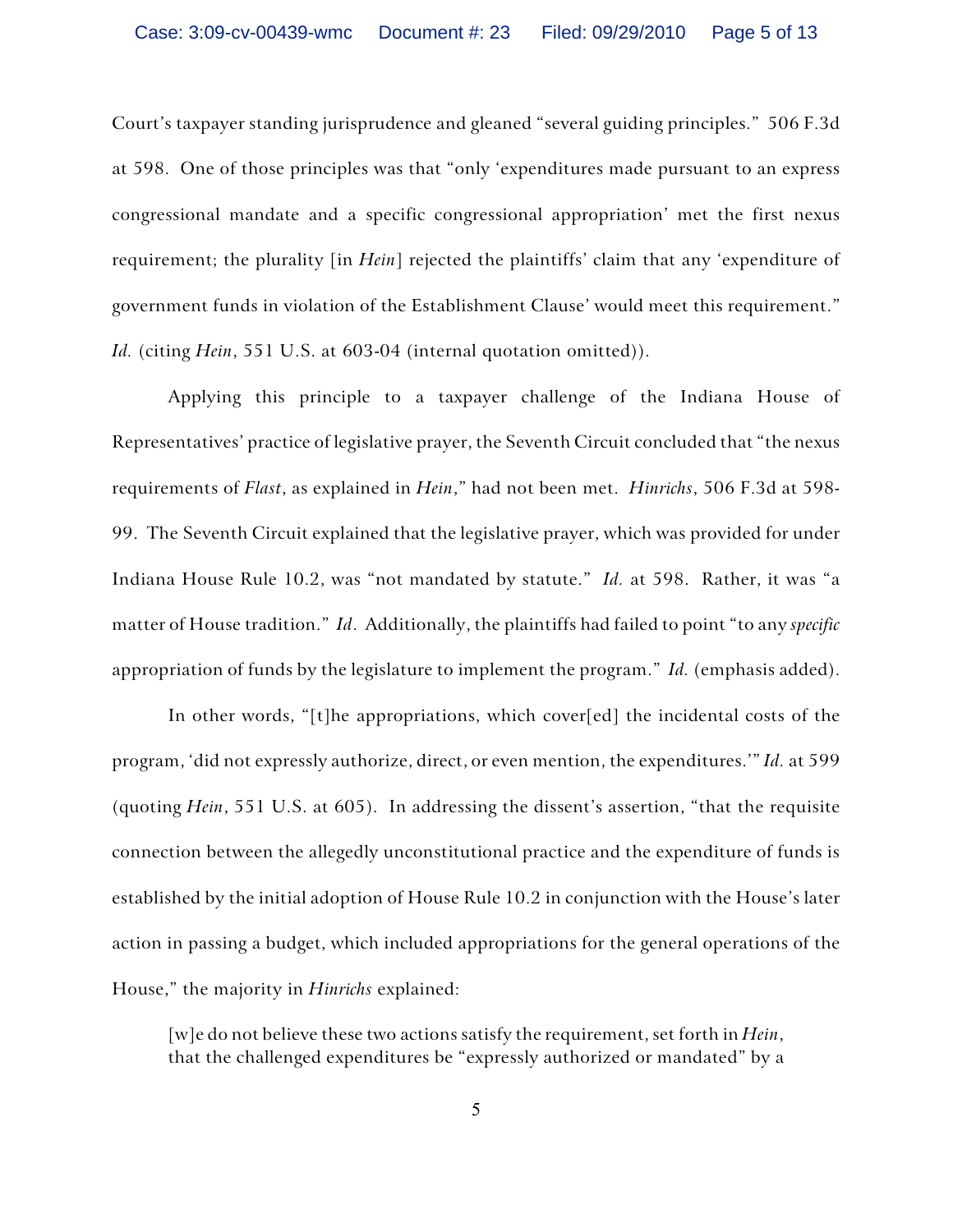"specific congressional enactment." . . . [T]here is no specific appropriation either for Rule 10.2 or for the Minister of the Day program. Absent such an appropriation, the necessary link between the taxpayer and the expenditure for the allegedly unconstitutional practice has not been established.

*Hinrichs*, 506 F.3d at 599 n.8 (internal citation omitted).

In *Freedom From Religion Foundation, Inc. v. Nicholson*, 536 F.3d 730, 737 (7th Cir. 2008), the Seventh Circuit directly addressed the FFRF's assertion that it had taxpayer standing to challenge specific aspects of the Department of Veterans Affairs' Chaplain Service administered by the Veteran's Health Administration. The Seventh Circuit determined that in light of the fact that the congressional program was supported by a general appropriation of \$29 billion to the VA for necessary expenses, the plaintiff had failed to show that "these appropriations to the VHA expressly authorize[d] or direct[ed] the specific expenditures" that it was challenging. *Id.* at 742 (quotation marks omitted). The Seventh Circuit, therefore, held that the lawsuit was "not predicated, as *Hein* requires, on the notion that *Congress* appropriated money from federal taxpayers expressly for the creation of a clinical chaplaincy. Instead, [the plaintiff] simply [was] challenging the executive branch's approach to veterans' healthcare and the manner in which the executive, in its discretion, uses the services of its chaplain personnel." *Id.* (footnotes omitted and emphasis in original).

In *Nickelson*, FFRF argued that its action was similar to that of the plaintiffs in *Bowen v. Kendrick*, 487 U.S. 589 (1988). In distinguishing the plaintiffs in *Kendrick* from the plaintiff before it, the Seventh Circuit noted the plurality in *Hein* had explained that the key to satisfaction of the *Flast*-exception in *Kendrick* was that the plaintiffs there "were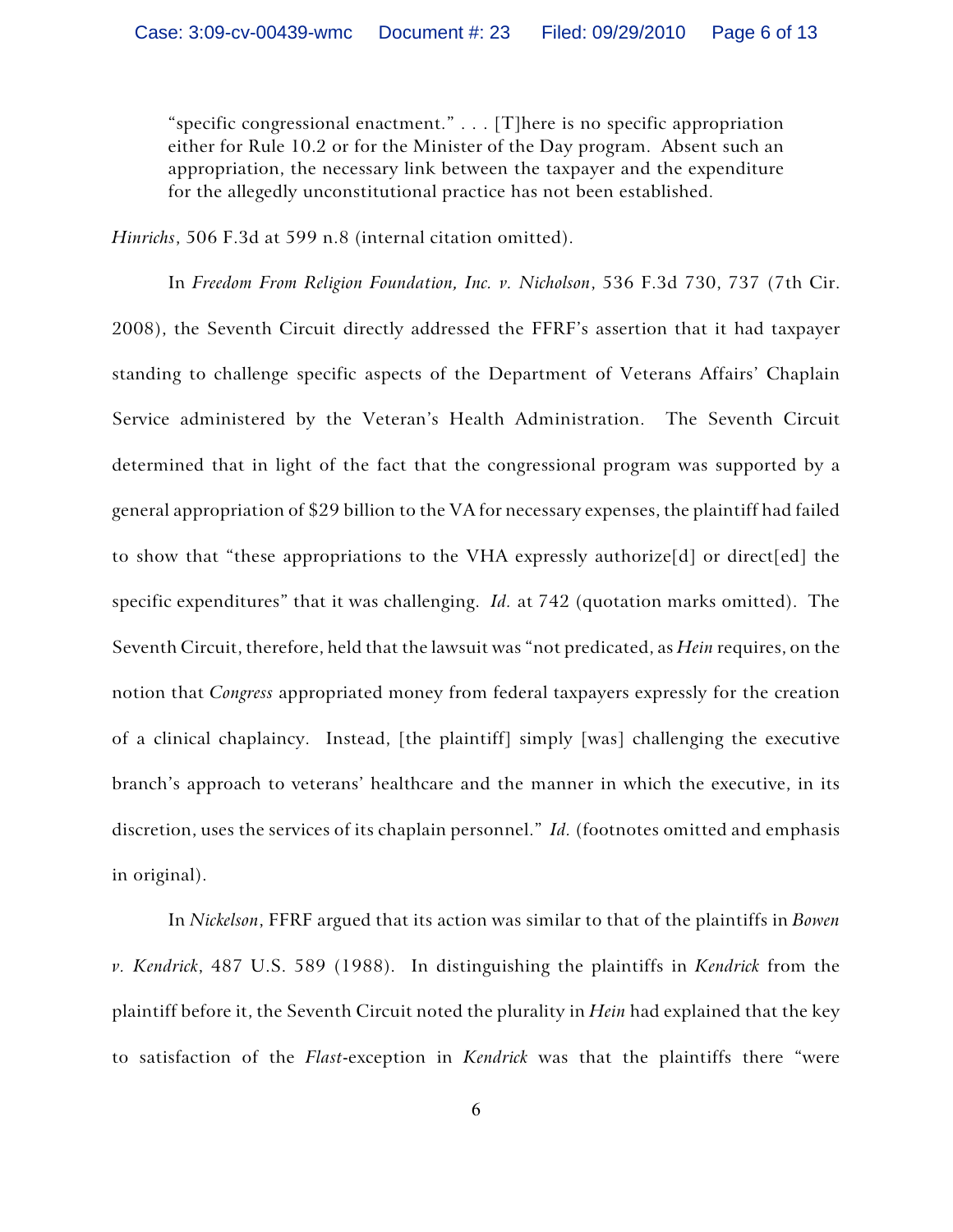challenging *both* 'a program of disbursement of funds pursuant to Congress' taxing and spending powers' *and* 'how the funds authorized by Congress [were] being disbursed *pursuant to the AFLA's statutory mandate*.'" *Nicholson*, 536 F.3d at 743-44 (emphasis and alteration in original) (quoting *Hein*, 551 U.S. at 607 (emphasis in original) (quoting *Kendrick*, 487 U.S. at 619-20)).

The Seventh Circuit explained that a key difference in the case before it was that "the congressional action here–the statutory mandate that the VHA provide medical care to veterans–does not contemplate that any funds would be disbursed to support the particular aspects of the Chaplain Service that [the plaintiff] contests." *Nicholson*, 536 F.3d at 744-45. The parts of the Chaplain Service that allegedly violated the Establishment Clause had been "established wholly at the discretion of the executive" not Congress. *Id.* at 745. In *Nicholson*, the court concluded, the FFRF had, therefore, failed to demonstrate that its lawsuit was "predicated on the notion that *Congress* appropriated money from federal taxpayers expressly for the creation of a clinical chaplaincy." *Id.* (emphasis in original).

In *Laskowski*, 546 F.3d at 825, the Seventh Circuit addressed the issue of whether a taxpayer had standing to challenge a congressional earmark of \$500,000 for a grant to the University of Notre Dame to support a teacher-training program. In reaching its decision, the Seventh Circuit discussed the *Flast*-exception and its application since *Hein*, noting that "[o]nly when a taxpayer challenges a specific congressional appropriation–not a government program or activity funded from general appropriations–will the link to the Article I, section 8 taxing and spending power be sufficient to support standing under *Flast*." *Laskowski*, 546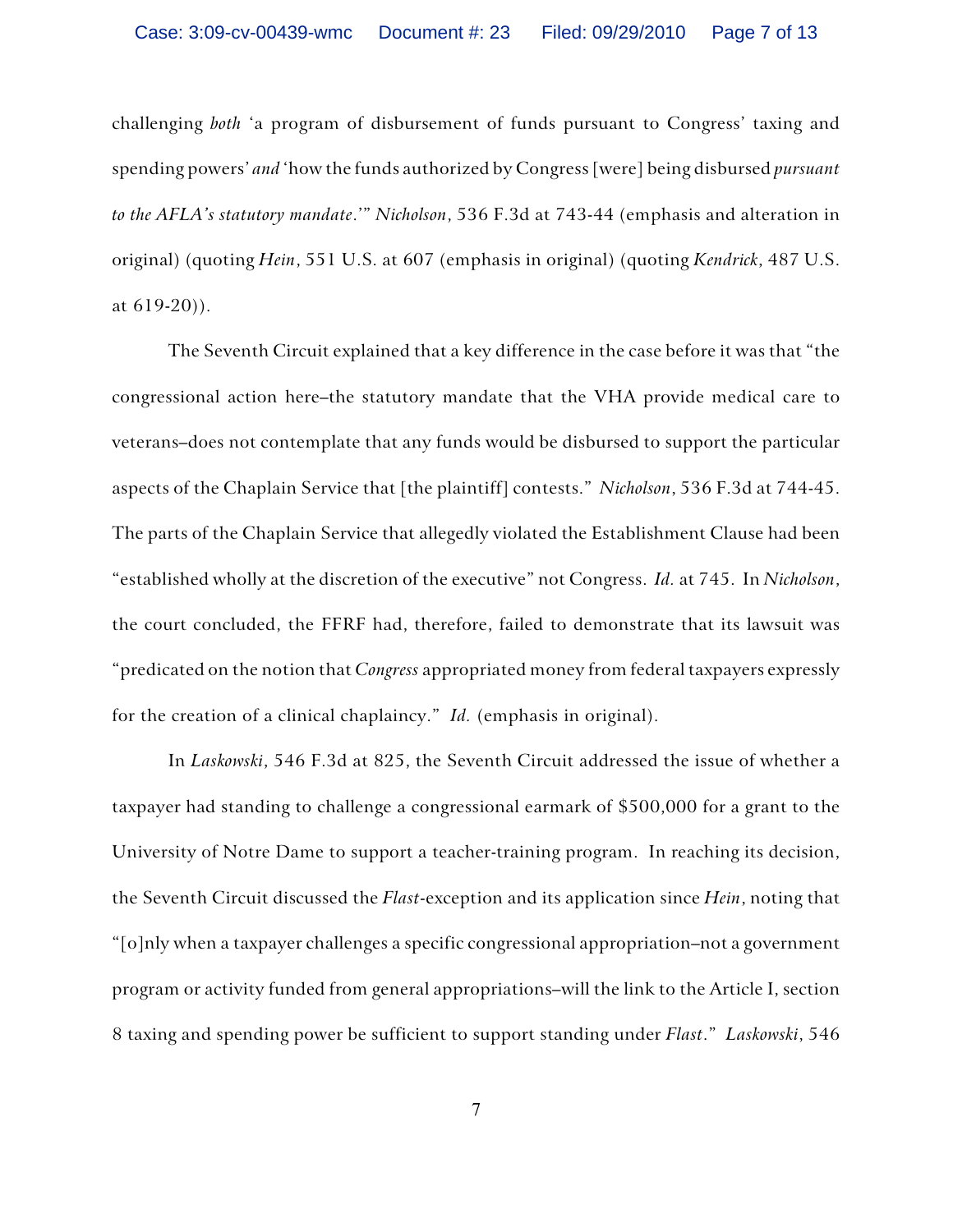F.3d at 826 (citing *Hein*, 551 U.S. at 610-11). The court further explained that the importance of the plurality's decision in *Hein* was that "the reach of *Flast* is now strictly confined to the *result* in *Flast*. And the result in *Flast* was that the taxpayers had standing to seek an injunction to halt a specific congressional appropriation alleged to violate the Establishment Clause." *Laskowski*, 546 F.3d at 827 (emphasis in original). Under this strict confinement of *Flast* by *Hein*, the Seventh Circuit determined that "[p]ermitting a taxpayer to proceed against a private grant recipient for restitution to the Treasury as a remedy in an otherwise moot Establishment Clause case would extend the *Flast* exception beyond the limits of the result in *Flast*." *Laskowski*, 546 F.3d at 827.

#### B. Application of the Framework Here

In this case, plaintiffs argue they fit into the narrow *Flast* exception because (1) they are federal taxpayers who oppose the Congressional concurrent resolution, H.R. Con. Res. 131, 111th Cong. (July 10, 2009), in which defendant was directed to take action that allegedly supports religion in violation of the Establishment Clause and (2) fulfillment of the directive will necessarily be funded by taxpayer appropriations. As explained above, the Supreme Court's decision in *Hein*, 551 U.S. 587, as well as the Seventh Circuit's application of the *Flast* exception post-*Hein*, strongly suggest otherwise.

Plaintiffs fail to establish standing because they cannot point to any *specific* congressional appropriation for the allegedly unconstitutional concurrent resolution. Plaintiffs allege that performing the engraving as required by the concurrent resolution cost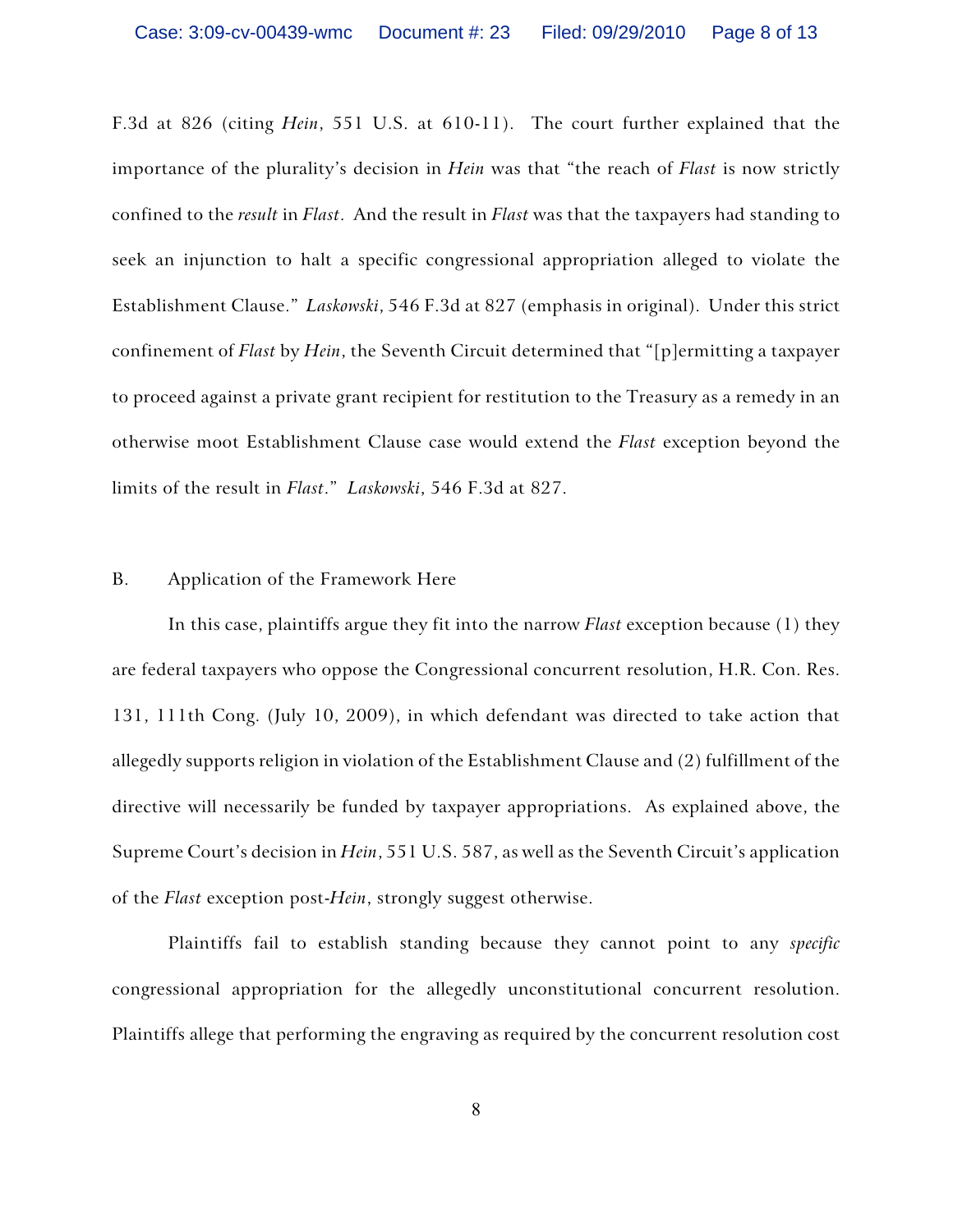between \$100,000 and \$150,000 "funded from U.S. taxpayer appropriations made by Congress[.]" (1st Am. Compl., dkt. #13, ¶38.) This allegation -- which is the only allegation in the complaint regarding the funding of the resolution -- does not provide the necessary link between taxpayer status and the expenditure. "[U]se of funds for [an] allegedly unconstitutional program, without more, is not sufficient to meet the nexus required by *Flast*"; the appropriation of those funds for such a purpose is what provides the necessary link between taxpayer and expenditure to create standing. *Hinrichs*, 506 F.3d at 599-600. Further, a government program or activity, such as construction by the Office of the Architect of the Capitol, funded by *general* appropriations is not sufficient to create the necessary link. *See Laskowski*, 546 F.3d at 826.

Nonetheless, plaintiffs' contend that the circumstances fit within the narrow confines of *Flast,* even after *Hein,* because they are not challenging an Executive Branch program where executive discretion is involved. This focus on executive action and spending misses the mark. While *Hein* emphasized that *Flast* was limited to congressional actions, as opposed to executive action, that was not the fundamental difference between those cases. As the Seventh Circuit explained in *Hinrichs*, "[t]he plurality of the Court made clear in *Hein* that only expenditures made pursuant to an express congressional mandate *and a specific congressional appropriation* me[et] the first nexus requirement[.]" 506 F.3d at 598 (emphasis added) (internal quotation omitted).

Simply put, "[a]bsent [a specific] appropriation, the necessary link between the taxpayer and the expenditure for the allegedly unconstitutional practice has not been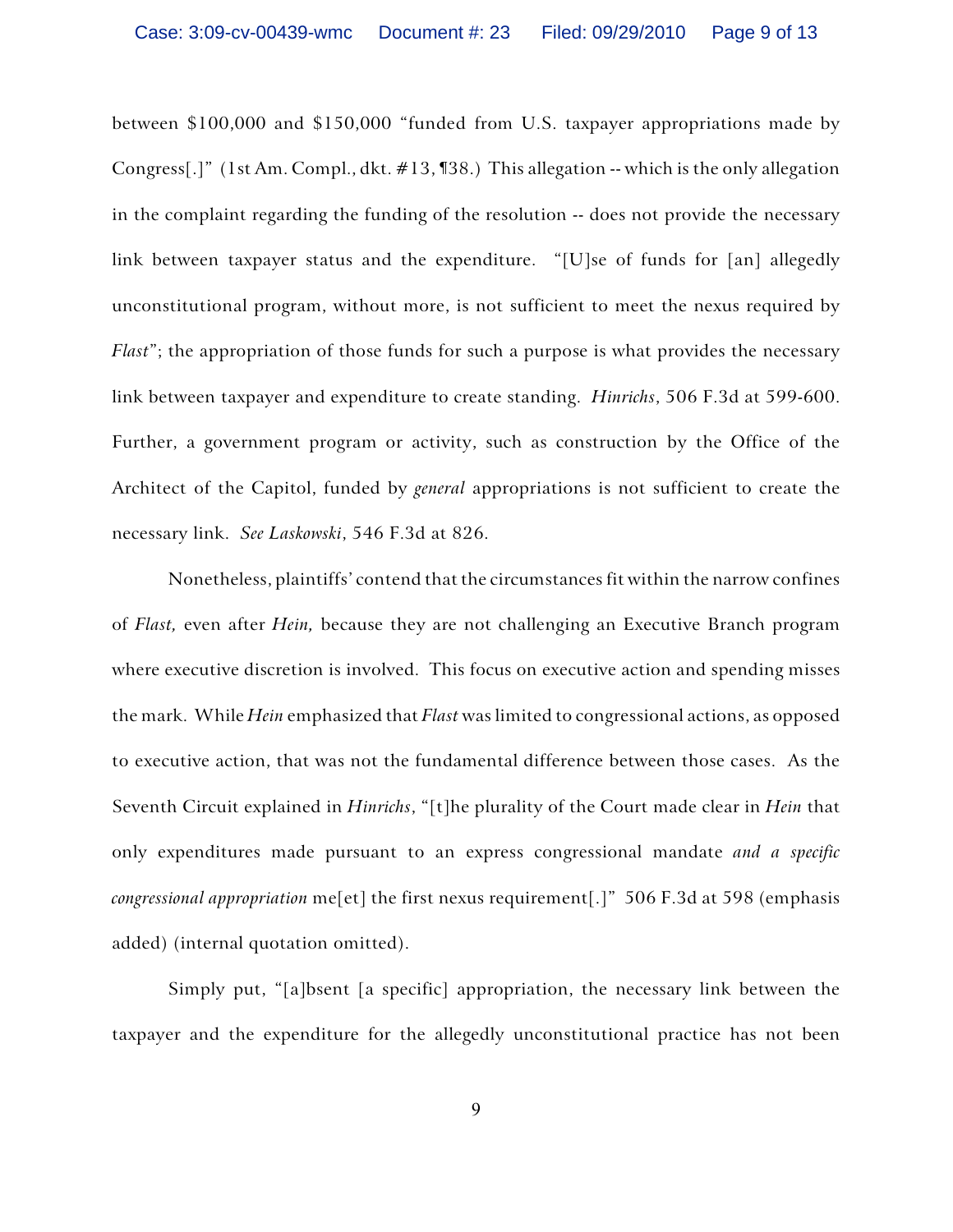established." *Id.* at 599 n.8; *see also Hein*, 551 U.S. at 603-04 ("The expenditures at issue in *Flast* were made pursuant to . . . a *specific* congressional appropriation,"; "The expenditures challenged in *Flast*, then, were funded by a *specific* congressional appropriation"; "Given that the alleged Establishment Clause violation in *Flast* was funded by a *specific* congressional appropriation." (emphasis added)).

Plaintiffs' alternate argument that defendant's implementation of the resolution will necessarily result in use of taxpayer money because his office does not have any other sources of revenue to pay for the required actions is no different from the "traceability" argument rejected by the plurality in *Hein*, 551 U.S. at 613-14. Any funds used by the government will necessarily result in the use of taxpayer money, just as any funds used by the Executive Branch for statements or conferences would be traceable to taxpayer money.

Under binding Seventh Circuit case law, the fact that funds for an allegedly unconstitutional action stem from taxpayer funds in the Treasury, however, does not create standing:

[I]nterest in the moneys of the treasury–partly realized from taxation and partly from other sources–is shared with millions of others, is comparatively minute and indeterminable, and the effect upon future taxation, of any payment out of the funds, so remote, fluctuating and uncertain, that no basis is afforded for an appeal to the preventive powers of a court of equity.

The administration of any statute, likely to produce additional taxation to be imposed upon a vast number of taxpayers, the extent of whose several liability is indefinite and constantly changing, is essentially a matter of public and not individual concern.

#### *Frothingham*, 262 U.S. at 487.

Whether defendant is being required by Congress to act, or by an Executive Branch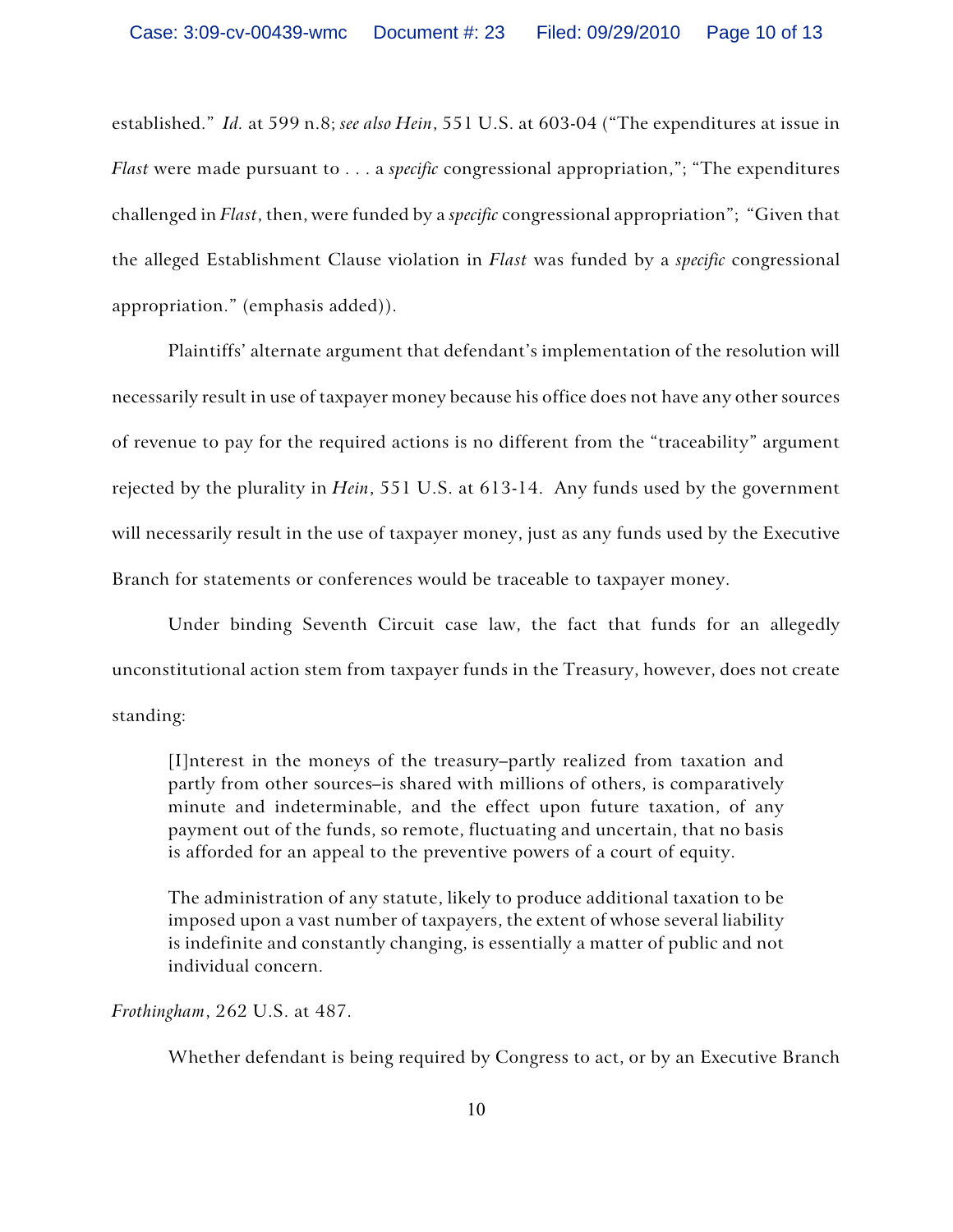officer, plaintiffs' circumstances still involve the mere use of taxpayer funds in the form of general appropriations for the Office of the Architect of the Capitol for a government activity, and without specific appropriations for those funds, its use does not create the nexus required by *Flast*. *Hinrichs*, 506 F.3d at 599-600. In the end, none of plaintiffs' <sup>2</sup> allegations support the conclusion that the appropriations covering the costs of the engraving "expressly authorize, direct, or even mention the expenditures." *Hein*, 551 U.S. at 605.

Agreeing with plaintiffs that they have standing by challenging an allegedly unconstitutional congressional concurrent resolution funded by general appropriations "would extend the *Flast* exception beyond the limits of the result in *Flast*." *Laskowski*, 546 F.3d at 827. Despite plaintiffs' contention to the contrary, the "chasm" between general congressional appropriations and spending funds from those appropriations for an activity or program instituted by a government employee at the behest of the Executive Branch is not bridged merely because the spending is done by a government employee at the behest of Congress.

 $2^2$  The complaint contains no allegation as to the exact source of the spending for the engravings at issue here. Nor does House Concurrent Resolution 131 contain any reference to the source of funding. Presumably funding for the engravings came from a general appropriation to the Capital Visitor Center. Public Law 111-8, 12 Stat. 822 (Mar. 11, 2009) and Public Law 111-68, 123 Stat. 2032 (Oct. 11, 2009) both contain funding provisions to the Capital Visitor Center, but neither act -- one passed a few months before the resolution at issue and one passed a few months after -- reference the engravings. In other words, there is no reference to the engravings in the likely sources of the funding nor is there any reference to funding in the resolution. In fact, there is a significant time gap between the passing of the resolution and any generally appropriations bill. In other words, the court here is not presented with a situation where a congressional resolution coincided with a general appropriations bill.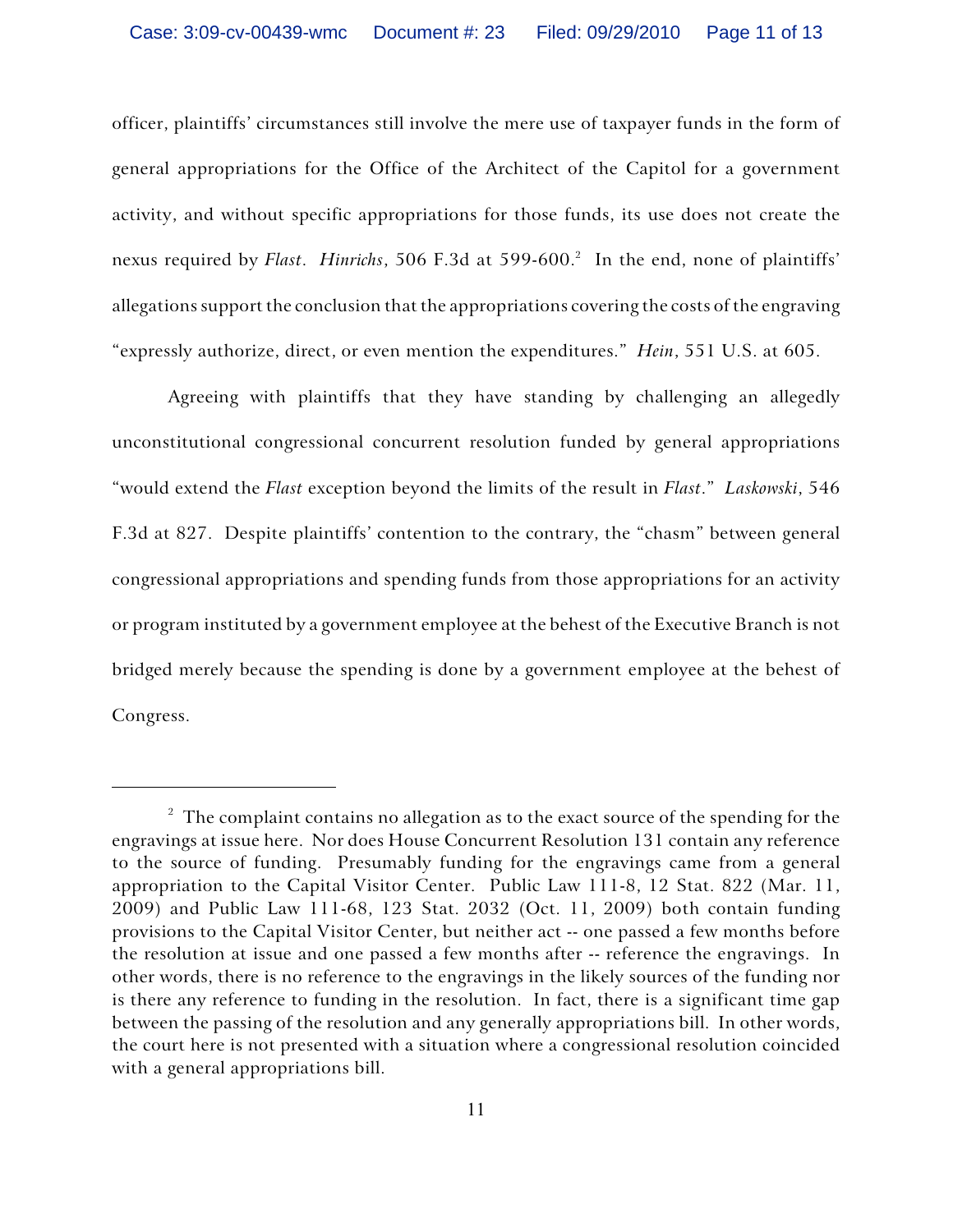Finally while plaintiffs argue that denying them taxpayer standing here "would seemingly reward and encourage a sham" (Pls.' Br., dkt. #20, at 24), it derives from a constitutional principle that "federal courts are not empowered to seek out and strike down any governmental act that they deem to be repugnant to the Constitution." *Hein*, 551 U.S. at 598. That plaintiffs lack standing under the narrow taxpayer exception found in *Flast* - the only standing argument they have put forward -- does not mean that the constitutionality of the concurrent resolution may go unchallenged, even by them. It merely establishes that challenging the resolution as a taxpayer is not sufficient to show that they "sustained or [are] immediately in danger of sustaining some direct injury as the result of [the resolution's] enforcement" as opposed to merely suffering "in some indefinite way in common with people generally." *Frothingham*, 262 U.S. at 488.

Even if plaintiffs' allegations fit within the narrow exception in *Flast*, the plaintiffs' claims are moot as pled, because the expenditures have already occurred and the engravings have already been completed. (1st Am. Compl., dkt. #13, ¶ 24 ("Rep. Forbes announced in last September of 2009 the unveiling of the engraving of 'In God We Trust' in a permanent and prominent location in the Capital Visitors Center[.]"), ¶ 38 ("The directive to the defendant to engrave religious messages in prominent places in the Capital Visitor Center *has cost* approximately \$100,000 - 150,000, *funded* from U.S. taxpayer appropriations made by Congress[.]"), ¶ 66 ("The defendant's implementation of the Congressional directive *has resulted* in the prominent display of government speech that discriminates in favor of, endorses and promotes religion.") (emphasis added).